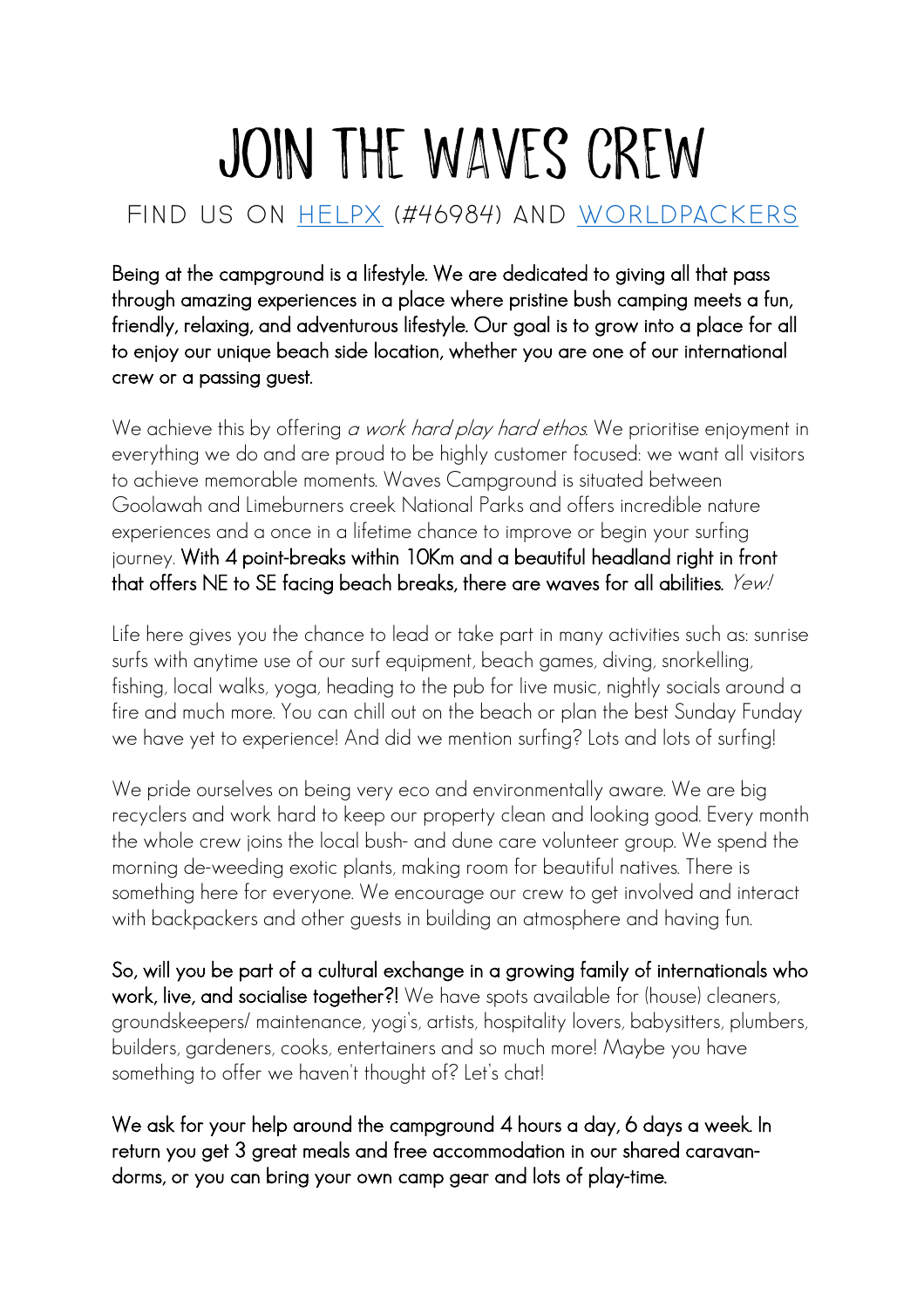We require a minimum stay of 3 weeks most of the year (8 weeks for summer Dec & Jan). We find that it's important to give you time to settle in and to be well trained at your chores around the campground. Most importantly, it allows our Waves Crew to be one big, happy family! If all goes well after the first weeks, we are happy to talk about long term stays as well. On average people stay 3 months!

We're so excited to meet you! Kit and Anna (& baby Ayla) - Managers Richard – Owner Aline - Reception

 $\rightarrow$  Being quite remote we need to have a 'one menu fits all' attitude about our food. We all take turns cooking dinner, so cooking is important and a great family moment of the day! We do 1 food shop a week and since we all eat together, we cannot cater to many different diets/wishes. There are always vegetarian options, but food will be near meat and potentially touch. We can NOT cater to vegans/gluten/ dairy free diets or heavy allergies. We're sorry but is has proven to be too difficult. -

 $\rightarrow$  Here's a list of skill sets we love to have around:

## o happy people! The most important thing is that we have fun!

- o Cleaning
- o Hospitality lovers
- o General maintenance / grounds keeping / gardening
- o Building / Carpenter
- o Yoga teacher / Massage / ..?
- o Painter / Artist / Photographer / Graphic design
- o Electrician / Plumbing / Mechanic / Tiling / Concreting
- o Babysitting for our daughter Ayla
- $\circ$   $\cdot$ ?

**★★★★★** Solid 5 stars from 45 reviews!

Visit our profiles to read about the experiences of previous Waves Crew members!